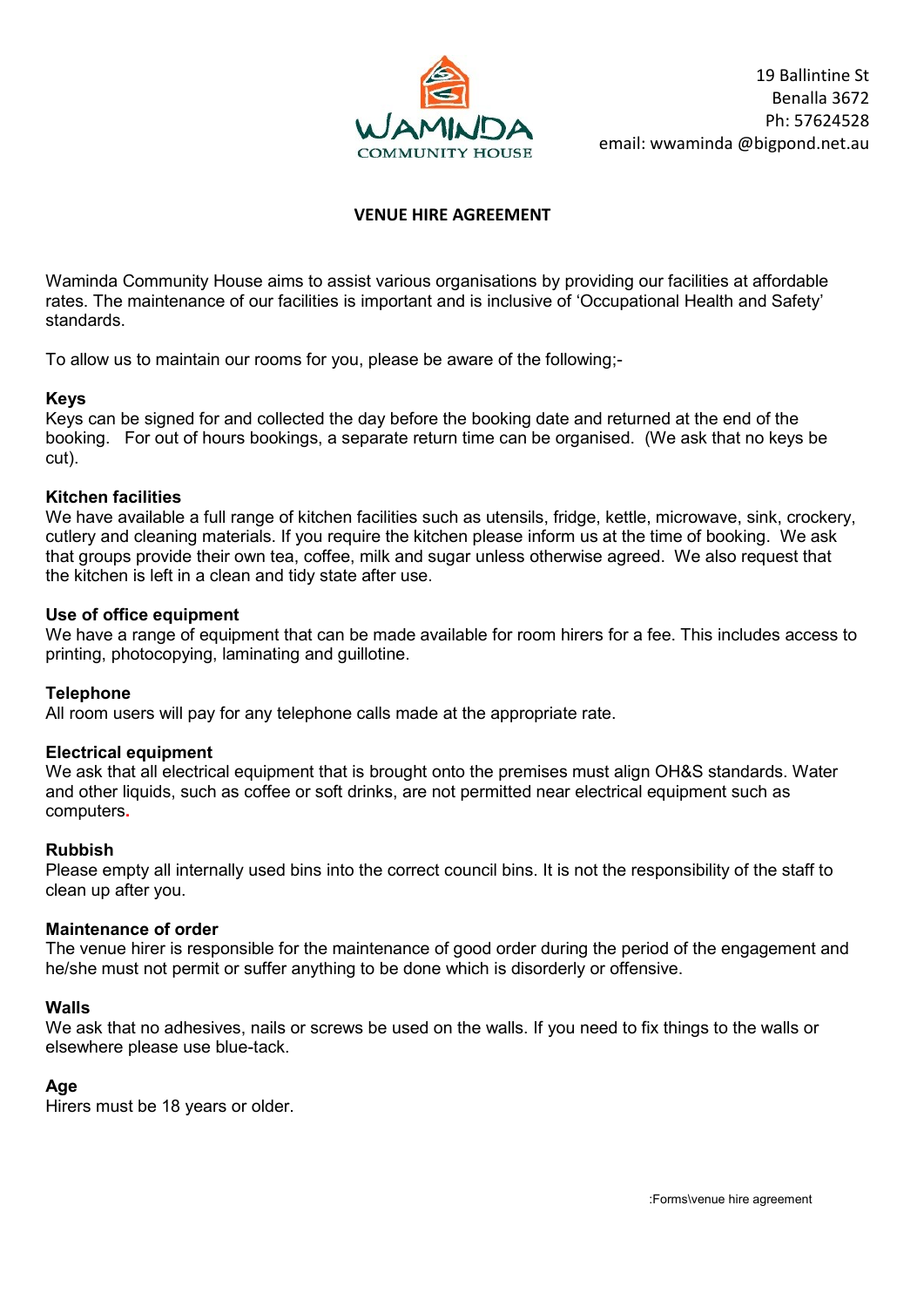

## **Displays**

We ask that no adhesives, nails or screws be used on the walls. If you need to fix things to the walls or elsewhere please use blue-tack.

## **Payment**

Payment for hire including bonds must be made in full prior to use of the hired space unless otherwise negotiated.

## **Cancellation**

Waminda Community House reserves the right to refuse any application or to cancel any hire with reasonable notice. Any money held by the House will be refunded in this case.

# **Cancellation Charges**

## **Casual hirers**

If you need to cancel your booking please give us at least 24 hours' notice. Unfortunately cancellations without a 24 hours' notice will incur a fee of 50% of the hire.

## **Regular hirers**

If you are a regular hirer you need to give us one weeks' notice if you need to cancel a booking, otherwise you will be charged for the booking.

Please remember it is the hirer's responsibility to inform Waminda Community House of any changes of contact details of the hirer using the Community House.

## **Other Charges / Bonds**

A key deposit of \$20 is to be lodged with Waminda Community House. The deposit will be refunded once the key has been returned, and all monies paid.

A cleaning bond of \$50 is to be lodged with Waminda Community House for one-off social and fundraising activities. This will be returned in full provided the space is left in a clean and tidy condition and all monies have been paid.

For permanent hirers a cleaning fee of \$35 per hour will be charged if the venue needs to be cleaned in preparation for the next hirer.

## **Other**

## **Notification of Accident or Injury**

Should there be an accident or injury arising through the hirers use, the hirer must inform Waminda Community House in writing within seven (7) days of the incident. Also please refer to the "Reporting an Incident" form.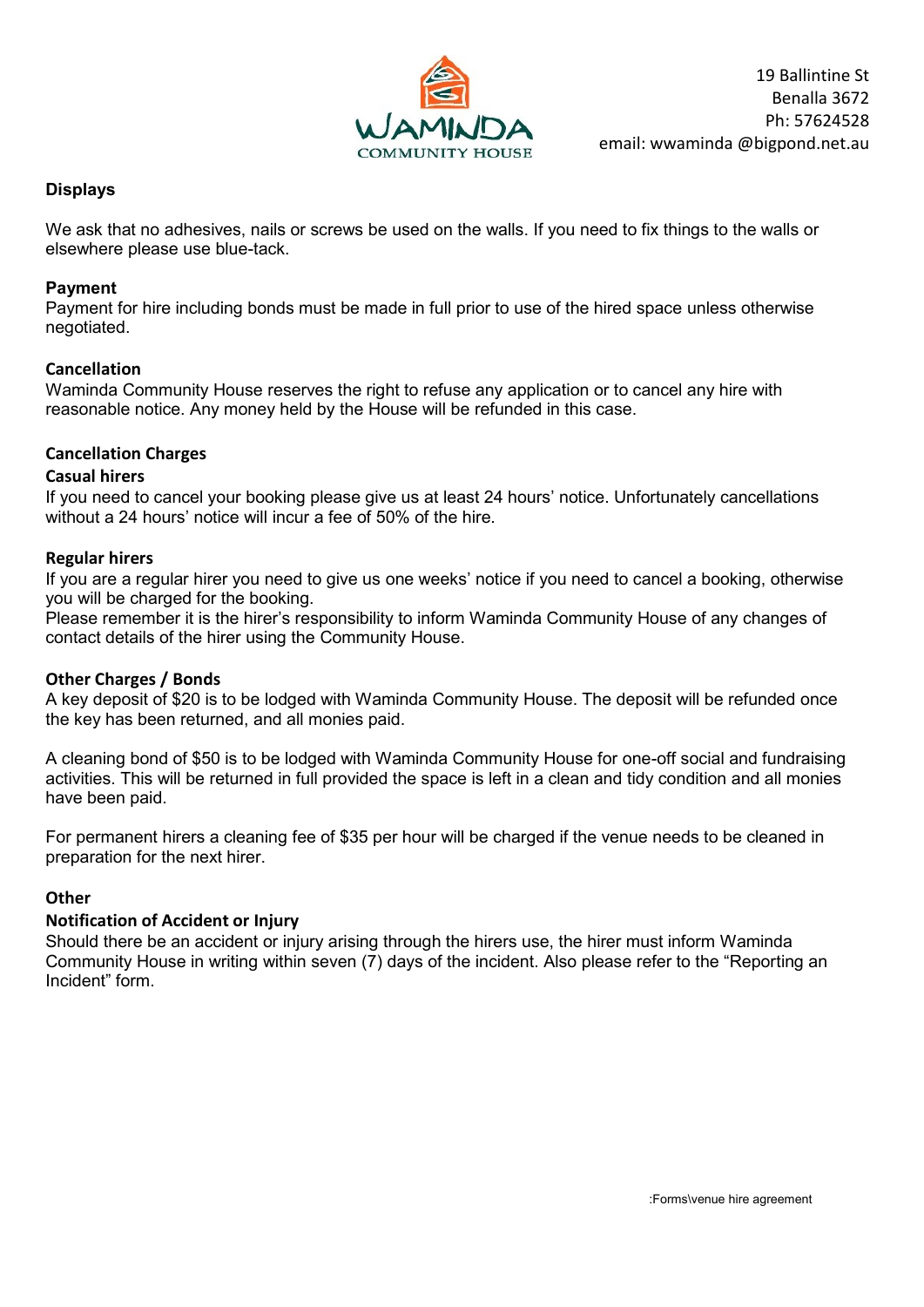

| <b>Applicant Details</b>                   |  |                         |                           |                     |                                   |  |        |                |                    |                  |  |
|--------------------------------------------|--|-------------------------|---------------------------|---------------------|-----------------------------------|--|--------|----------------|--------------------|------------------|--|
| Client / Organisation / Company:           |  |                         |                           |                     |                                   |  |        |                |                    |                  |  |
| <b>Contact Person:</b>                     |  |                         |                           |                     |                                   |  |        |                |                    |                  |  |
| Event Title:                               |  |                         |                           |                     |                                   |  |        |                |                    |                  |  |
| Postal Address:                            |  |                         |                           |                     |                                   |  |        |                |                    |                  |  |
| Suburb:                                    |  |                         |                           | State:              |                                   |  |        |                |                    | Postcode:        |  |
| <b>Contact Phone Number:</b>               |  |                         |                           |                     |                                   |  |        | Mobile:        |                    |                  |  |
| Email Address:                             |  |                         |                           |                     |                                   |  |        |                |                    |                  |  |
| How did you find out about our Venue?      |  |                         |                           |                     |                                   |  |        |                |                    |                  |  |
| <b>Hire Category</b><br>School:            |  |                         |                           |                     |                                   |  |        |                |                    |                  |  |
|                                            |  |                         | Private:                  |                     |                                   |  |        |                |                    |                  |  |
|                                            |  |                         | Commercial (provide ABN): |                     |                                   |  |        |                |                    |                  |  |
|                                            |  |                         |                           |                     |                                   |  |        |                |                    |                  |  |
|                                            |  | <b>Community Group:</b> |                           |                     |                                   |  |        |                |                    |                  |  |
|                                            |  |                         | Other:                    |                     |                                   |  |        |                |                    |                  |  |
| <b>Booking Details</b>                     |  |                         |                           |                     |                                   |  |        |                |                    |                  |  |
| <b>Hire Date/s</b><br>Date/s:<br>and Times |  |                         | <b>Access Time</b>        |                     |                                   |  |        |                | <b>Event Start</b> |                  |  |
|                                            |  |                         |                           | <b>Event Finish</b> |                                   |  |        |                |                    | <b>Exit Time</b> |  |
| <b>Anticipated Attendees</b>               |  | No. of<br>People:       |                           | Children:           |                                   |  | Youth: | Adults:        |                    | Seniors:         |  |
| <b>Type of Space's required</b>            |  |                         | Shed:                     |                     |                                   |  |        | Computer Area: |                    |                  |  |
|                                            |  |                         |                           | Kitchen:            |                                   |  |        | Other:         |                    |                  |  |
| <b>Contact Person on the Day</b>           |  |                         |                           |                     |                                   |  |        |                |                    |                  |  |
|                                            |  |                         |                           |                     |                                   |  |        |                |                    |                  |  |
| <b>Set up and Pack Up</b>                  |  |                         |                           |                     |                                   |  |        |                |                    |                  |  |
| <b>Set up and Pack</b>                     |  |                         |                           |                     | Please indicate your set up below |  |        |                |                    |                  |  |

| <b>Set up and Pack</b> | Please indicate your set up below |             |                |         |  |  |  |  |
|------------------------|-----------------------------------|-------------|----------------|---------|--|--|--|--|
| Up of Event            | <b>Workshop</b>                   | □ Classroom | <b>Banquet</b> | ∃ Partv |  |  |  |  |
|                        | Boardroom                         | Theatre     | □ U-shape      | ∣ Other |  |  |  |  |
|                        |                                   |             |                |         |  |  |  |  |

# **Cleaning**

If venue is not left in a satisfactory condition a cleaning fee of \$35 per hour is applicable.

Have you read the Waminda Community House Hire Policy:  $\Box$  Yes  $I \Box$  No

Signed ……………………………………………………………………………. Date: ….…/…………/………

:Forms\venue hire agreement